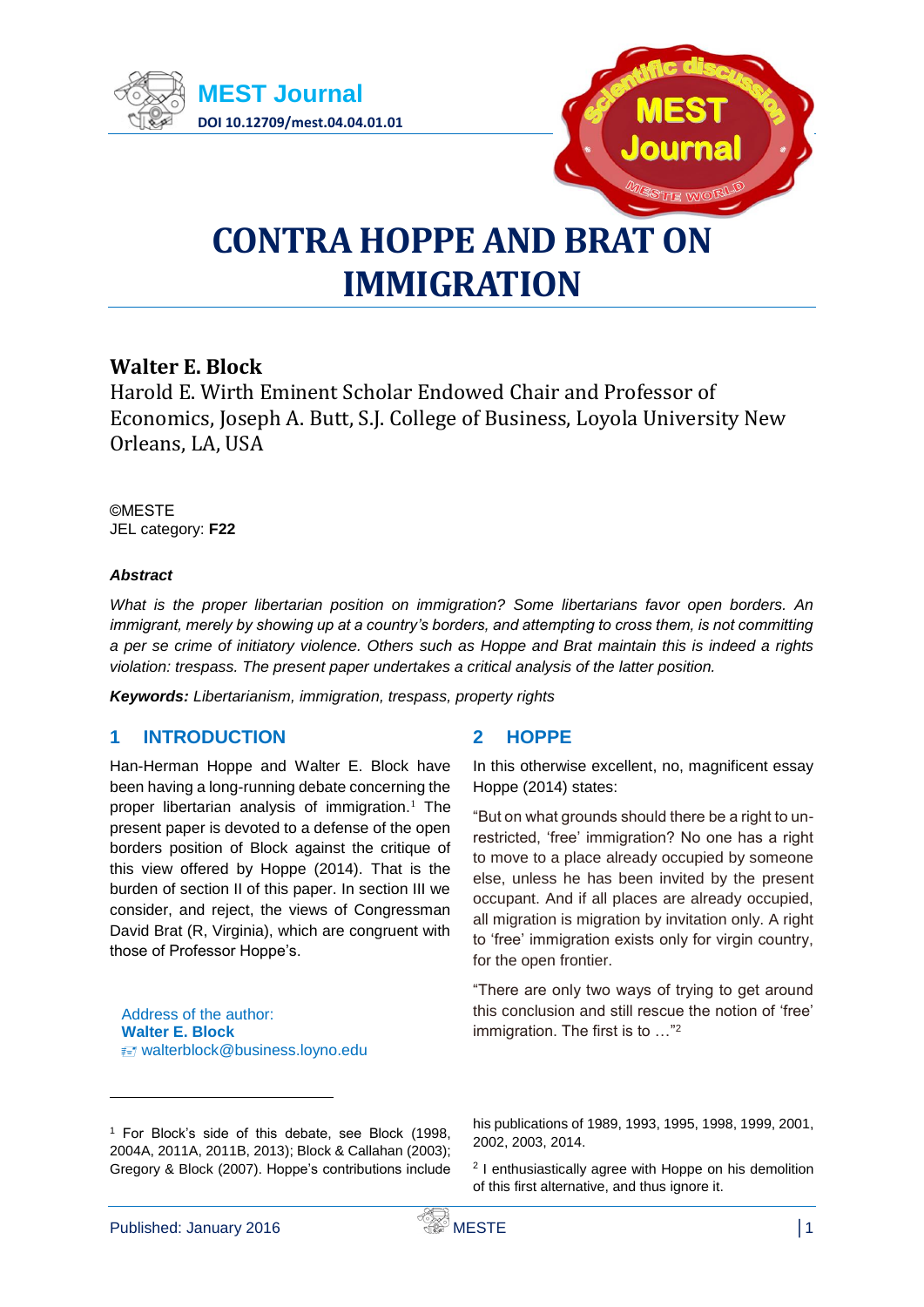#### *Block W.E. Contra Hoppe and Brat on immigration MEST Journal Vol. 4 No. 1 pp. 1-10*

"The second possible way out is to claim that all so-called public property – the property controlled by local, regional or central government – is akin to open frontier, with free and unrestricted access. Yet this is certainly erroneous. From the fact that government property is illegitimate because it is based on prior expropriations, it does not follow that it is un-owned and free-for-all. It has been funded through local, regional, national or federal tax payments, and it is the payers of these taxes, then, and no one else, who are the legitimate owners of all public property. They cannot exercise their right – that right has been arrogated by the State – but *they* are the legitimate owners."

Before offering my criticism of this viewpoint, let me very briefly summarize this debate. Block, along with Rothbard I (1993) take the open immigration position. There should be no barriers to migration imposed by the state at all. Period. Hoppe, to say the least, along with Rothbard II (1998), demur. One more preliminary point; it is a general comment about the rest of Hoppe (2014), apart from the one point in it on which we disagree: this is a brilliant essay, and courageous too, particularly in this era of political correctness which infests social science and philosophy. As we have come to expect from the pen or computer of this leading libertarian theoretician, the logic is compelling; he does not suffer fools gladly and he takes on crucially important issues. It is a vast understatement to mention that his writing is crystal clear and that he rejects political correctness in all of its malevolent forms. Rather, he devastates the viewpoints stemming from this quarter. With regard to the entirely of this splendid and insightful essay, $3$  I am in total and enthusiastic support of every jot and tittle of it, with every word.

I am in great admiration of its spirit, its unwillingness to compromise with evil and illogic.

Now for the criticisms. There are two errors in this essay of Hoppe's as I see it. First, a relatively minor one. My fellow libertarian does not appear to realize what a big concession he makes to the open borders position when he talks of "already occupied," "virgin country" and "open frontier." Take the case of the U.S. for example. There are truly *vast* tracts of land that are completely unoccupied. Virtually all of Alaska is empty of human habitation. There are millions of acres of land in the Rocky Mountains that have not been homesteaded, in Montana, Colorado, Wyoming. The Bureau of Land Management (BLM) controls, without ever having homesteaded as much as a square inch of this land, many more swatches of territory. *None* of these hectares have been "funded through local, regional, national or federal tax payments," a requirement of Hoppe's. Suppose an immigrant from Africa or Asia or Mars for that matter were to parachute or helicopter into some of these areas; become the first human (or Martian) to mix his labor with the land; bring in a crop, etc. Would he have per se violated any right a libertarian is obligated to respect? It is difficult to see how he would have done so.<sup>4</sup>

It may be objected that some of this land is submarginal, unfit for human occupation. And, yes, there is something to be said in behalf of this view, particularly for the middle of Alaska. But "submarginal" is a subjective<sup>5</sup> term. One man's submarginal is another's fertile valley. It might be the case that much of this land is sub-marginal for virtually all of the present U.S. population, but this would not apply to those children running away from gangs in South America through Mexico to

[http://abcnews.go.com/US/cliven-bundy-](http://abcnews.go.com/US/cliven-bundy-controversial/story?id=23468481)

government, which is unowned in terms of libertarian homesteading theory.

<sup>5</sup> States Hayek (1979, 52): "And it is probably no exaggeration to say that every important advance in economic theory during the last hundred years was a further step in the consistent application of subjectivism." Also, see the following on this issue: Barnett (1989), Block (1988), Buchanan and Thirlby (1981), Buchanan (1969, 1979), Butos and Koppl (1997), Cordato (1989), DiLorenzo (1990), Kirzner (1986), Mises (1998), Rothbard (1979, 1997), Stringham (2008).

<sup>&</sup>lt;sup>3</sup> Apart from the small part of it with which I disagree, see below on this.

<sup>4</sup> Not all of the land controlled by the BLM of course, would be up for grabs, e.g., homesteading, by outsiders. For example, Cliven Bundy [\(http://www.gq.com/news](http://www.gq.com/news-politics/newsmakers/201407/cliven-bundy)[politics/newsmakers/201407/cliven-bundy;](http://www.gq.com/news-politics/newsmakers/201407/cliven-bundy)

[controversial/story?id=23468481;](http://abcnews.go.com/US/cliven-bundy-controversial/story?id=23468481)

http://www.huffingtonpost.com/news/cliven-bundy/) is the proper owner of a small amount of it, since he and his family homesteaded, used, this land for generations. But there is plenty of virgin terrain, illicitly claimed by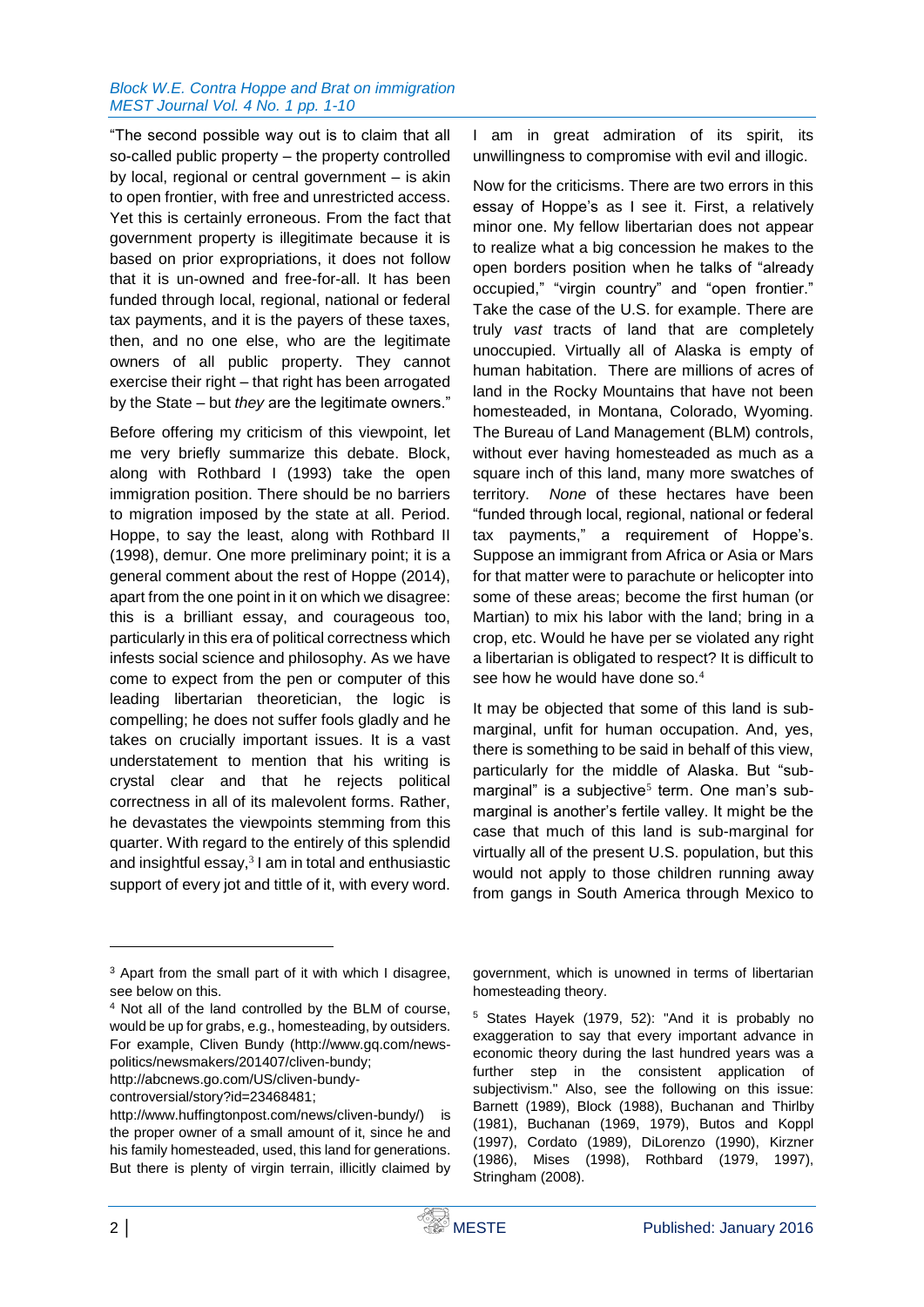#### *Block W.E. Contra Hoppe and Brat on immigration MEST Journal Vol. 4 No. 1 pp. 1-10*

the southern U.S. border.<sup>6</sup> It would scarcely be true of a starving North Korean. Nor are most of those BLM territories sub-marginal by any stretch of the imagination. No, free immigration to those lands cannot properly be construed as trespass, Hoppe to the contrary notwithstanding. There is no proper understanding of the libertarian philosophy is compatible with that conclusion.

Let us now consider the more serious flaw in this Hoppean analysis: the word "abandonment" nowhere appears in his exegesis.<sup>7</sup> He does not even contemplate such an occurrence. And yet, I argue, this concept is crucial to the matter under discussion.

Block (2009) calls for the streets, roads and highways to be privatized. They should not be auctioned off by government, for then this illegal institution would receive the receipts of the sale, and what did it do, pray tell, to receive such largesse? Certainly nothing, compatible with libertarianism. Rather, given a God's eye view, different properties should be divided up in accordance with the amount of taxation forcibly taken from each person to build these facilities, and/or the degree to which they mixed their labor with them. If and only if we cannot determine who are the rightful owners should we resort to anything like syndicalism, where the bakers receive shares in the newly established private bakeries, the farmers the collectivized farms, the steel makers the steel mills, etc. And even here there is a rough approximation to justice, in that these were the people who were long "mixing their labor"<sup>8</sup> with the relevant properties.

But, is this likely to occur? To ask this is to answer it: of course not. Hoppe (2014) attributes this to the fact that "They cannot exercise their right – that right has been arrogated by the State." True enough. This cannot be denied. But is this the only reason? Is this even the most basic explanation? No. There is another one that eludes our author:

the vast majority of the supposed owners of this "public property" *agree* with the status quo. Ask the next 100 people who walk by on the street if they support the notion that government roads, streets, parks, museums, schools, libraries, BLM land, etc., should be given to their rightful owners, the people from whom taxes were mulcted to pay for these facilities and/or who most used them. And this is to say nothing of distributing ownership shares in the nation's lakes, rivers, streams, aquifers, etc. $9$  Namely, people just like them should become the owners of these amenities. All you will get is blanks stares from 99% of these passersby.<sup>10</sup> These propositions might not even garner disagreement; just incredulity that they would even be asked. Do not these people deserve to lose their property? Can we not say that they have in effect long ago abandoned it, if ever they deserved to own it? Is there nothing that anyone can ever do to abandon any property? It would appear not, in Prof. Hoppe's philosophy. And yet, in this case, where people will specifically disavow anything like ownership in what is supposed to be their property, it would appear there lies a good argument for just that: these people, the overwhelming majority of the populace, have long ago abandoned any rights they have in acreage, buildings, roads, rivers, etc., claimed by the government. If an immigrant steps up and confronts the state over these properties, their supposed owners are in no position to object. In Kinsellian terms (1992, 1996), these people would be "estopped" from objecting to such an occurrence.

Many Orientals live in houseboats in their countries of origin. Suppose they were to set up shop in Lake Superior, or along the Mississippi River. Which property rights a libertarian must respect would they be violating? I suggest none whatsoever. Hence, Hoppe's closed border policy

 $6$  This of course is due to U.S. drug policy, but that is entirely a different matter.

 $7$  For libertarian theories on this concept, see Block, unpublished, 2004B; Block and Nelson, unpublished; Kinsella, (2003, 2009A, 2009B, 2009C, 2011)

<sup>8</sup> On homesteading, see Block (1990, 2002); Block & Edelstein (2012); Block & Yeatts (1999-2000); Bylund (2005, 2012); Hoppe (1993, 2011); Kinsella (2003,

<sup>2006);</sup> Locke (1948); Rothbard (1973); Rozeff (2005); Watner (1982).

<sup>&</sup>lt;sup>9</sup> These facilities are a particular weakness for the Hoppe hypothesis since they were not "funded through local, regional, national or federal tax payments."

<sup>10</sup> At best, that is. Far more likely, you will be accused of being an extremist, or a terrorist or a communist; don't ask about the latter.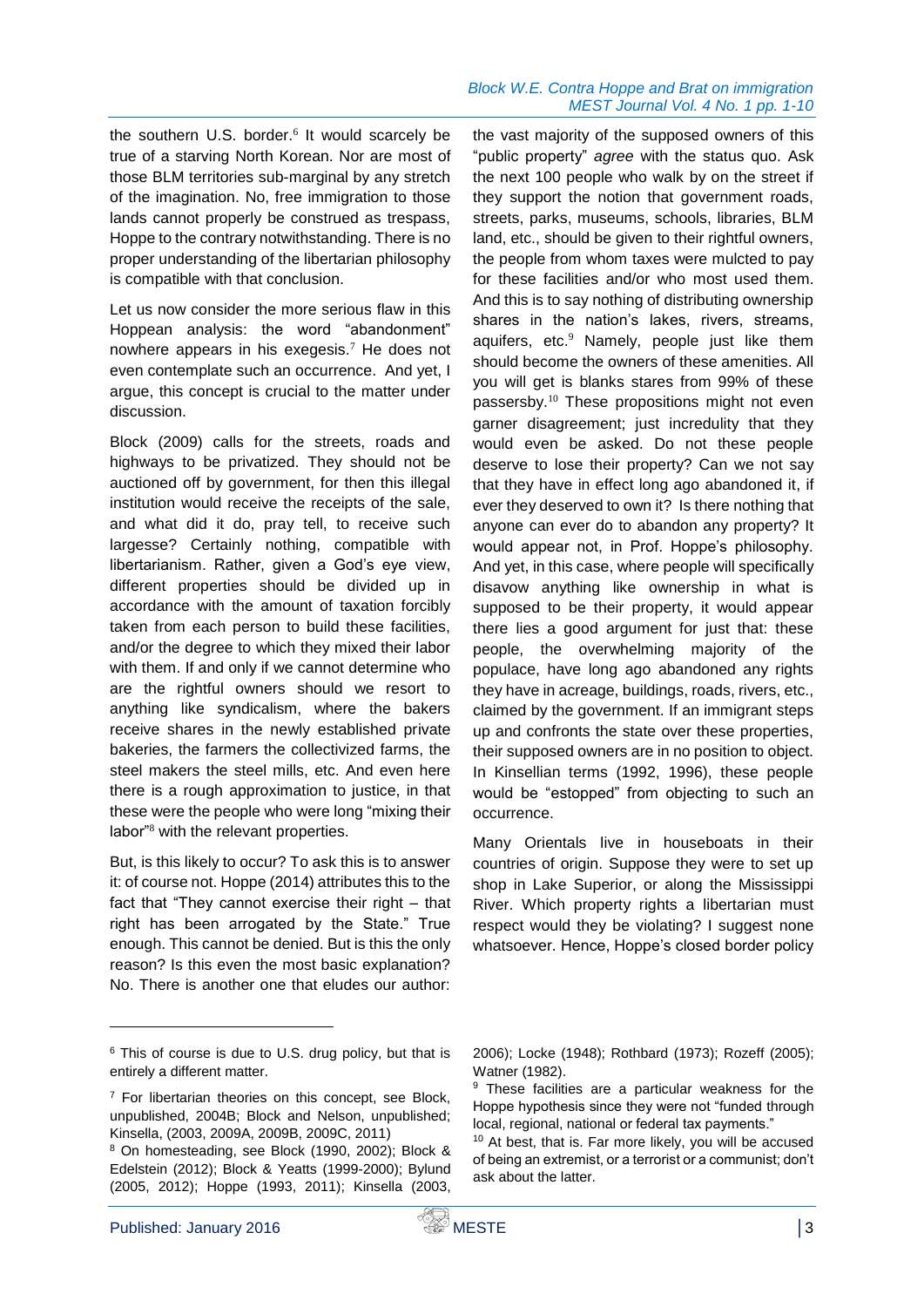#### *Block W.E. Contra Hoppe and Brat on immigration MEST Journal Vol. 4 No. 1 pp. 1-10*

is plainly erroneous, at least from the libertarian point of view.

Why is it that 99%+ of the American electorate would spurn such a return of property rights they supposedly own, were these but offered to them? Libertarian ruling class theory<sup>11</sup> provides the best answer to this conundrum. It does not pay for the richest 90% of the people to prey on the poorest 10%. Pickings will be very slim. No, things are entirely the other way around: it is the most wealthy 10% of the populace that tends to exploit the weakest 90%. But this sets up a problem at least for the minority in charge. The victims vastly outnumber the criminal class; were they to realize the reality of the situation, they would have little difficulty in overthrowing their masters.<sup>12</sup> Enter the intellectual classes: the professors, experts, scientists, doctors, clergymen, lawyers, journalists and others of Hayek's (1990) second hand dealers in ideas. They are paid, and paid well, to weave apologetics about the system: it is necessary, it is beneficial, etc. The idea that the people themselves could own shares in all government properties after privatization is just plain silly, from their point of view. Hence, the conclusions of my imaginary public opinion survey. But the point is, for whatever the reason, the masses have swallowed whole the idea that government control of property is legitimate, necessary, beneficial for the public weal. This strongly suggests an abandonment of rights, I contend. If so, then it is not trespass when our foreigner, or Martian, immigrates to the U.S. without anyone's by-yourleave and starts homesteading some of this property improperly claimed by the state apparatus.

Consider this statement of Hoppe (2014): "In a world where all places are privately owned, the immigration problem vanishes. There exists no right to immigration. There only exists the right to trade, buy or rent various places."

Here, I suggest, are the seeds of a possible reconciliation between our two seemingly very different positions. We libertarians do not have to be "realistic." We are not in charge of U.S. immigration policy. Hoppe and Block can both, hopefully, unite behind this view: the proper libertarian position is full, free and open immigration. If people are afraid of hordes of unruly immigrants flooding our shores, let us privatize every single square inch of U.S. lands and waterways, without exception: roads, parks, rivers, lakes, sub-marginal land, BLM holdings, museums, libraries, the entire shooting match.<sup>13</sup> Then and only then will we be protected from this inundation scourge. Then and only then will Hoppe's analysis make sense: any uninvited "immigration" would indeed constitute trespass against private property. $14$  We libertarians can utter a "threat" to the powers that be: privatize everything, without exception, or be swallowed up by immigrant hordes. And keep those borders completely open.

# **3 BRAT**

Hans Hoppe is and has been a leading libertarian theoretician for decades. Obviously, his views on immigration are not only germane to this philosophy, but crucial to it. Why not conclude the present paper at this point, and entirely ignore the views on immigration of Congressman David Brat (R, Virginia) who might be seen by some as a bit of a Johnny come lately to the libertarian scene? There are several reasons. First of all, Mr. Brat is not at all a recent entrant to libertarianism. He lists on his c.v.

[\(http://faculty.rmc.edu/dbrat/BRAT2012-CV.pdf\)](http://faculty.rmc.edu/dbrat/BRAT2012-CV.pdf) the following articles, which are certainly part and parcel of this philosophy: Brat (2011), and Brat and Holland (2010). Further, he has given lectures on the ethics of Adam Smith and has attended several Cato Institute events. Among his listed lectures are: "Moral Foundations of Capitalism

<sup>11</sup> See on this Block (2006); Domhoff (1967, 1971, 1998); Donaldson & Poynting (2007); Hoppe (1990); Hughes (1977); Kolko (1963); Mises (1978); Oppenheimer (1975); Raico (1977); Rockwell (2001).

<sup>12</sup> According to Mises (1969B, pp. 65-66): "Government, taught Hume, is always government of the many by the few. Power is therefore always ultimately on the side of

the governed, and the governors have nothing to support them but opinion. The struggle for freedom is ultimately not resistance to autocrats or oligarchs but resistance to the despotism of public opinion."

<sup>&</sup>lt;sup>13</sup> Let us do this in any case, since it is part and parcel of libertarianism: full privatization of everything.

<sup>&</sup>lt;sup>14</sup> But not before. Not when there are still vast amounts of really unowned land, and water.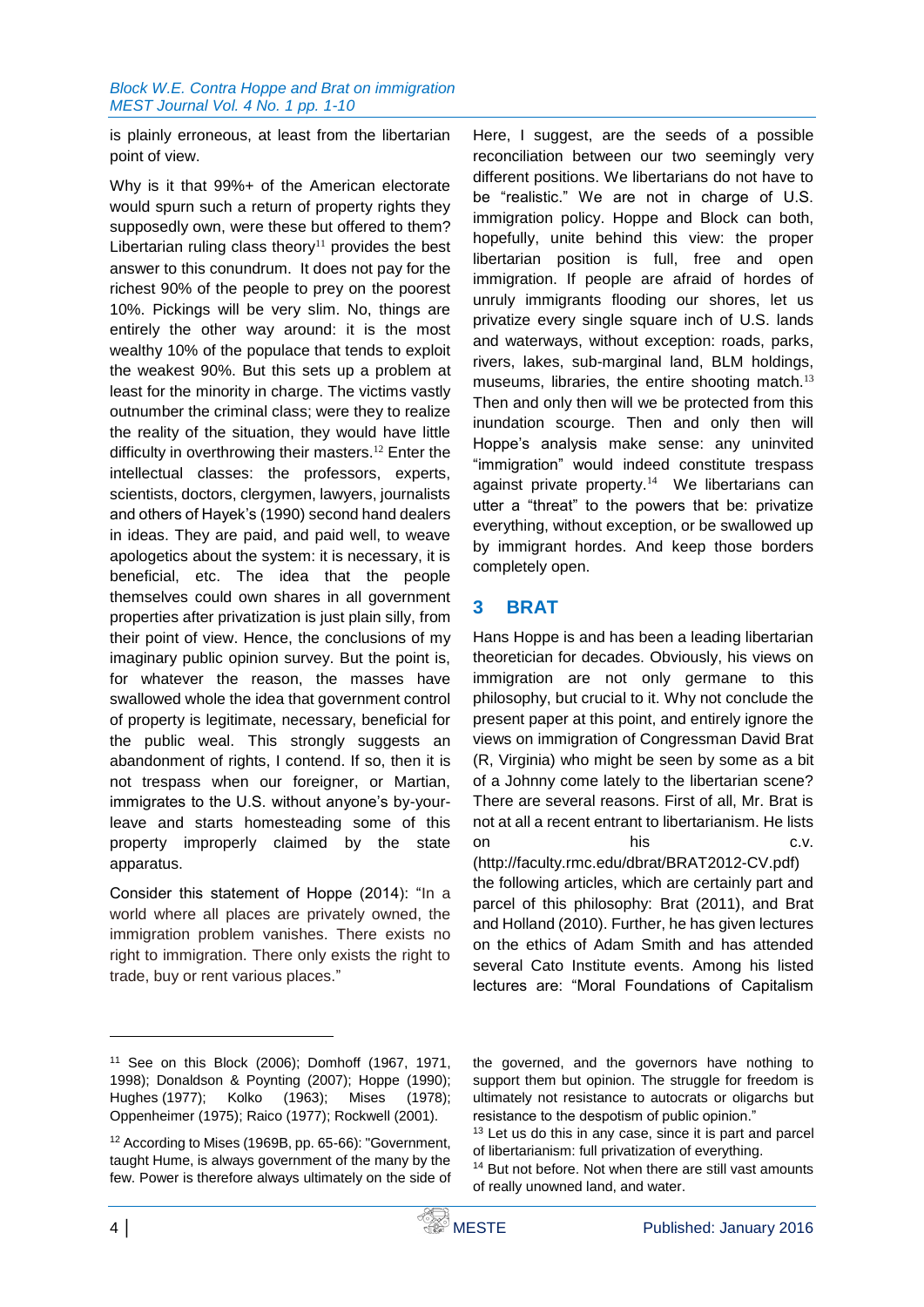#### *Block W.E. Contra Hoppe and Brat on immigration MEST Journal Vol. 4 No. 1 pp. 1-10*

Talk," "Money, God and Greed – Why Capitalism is the Answer and not the Problem." If this does not establish libertarian credentials, then nothing does. Secondly, and far more important, he is not only a United States congressman, but attained that office in perhaps the most stupendous victory by an underdog in the nation's history, his win over then Congressman Eric Cantor.<sup>15</sup>

With this introduction, let us now consider Congressman Brat's views on the matter.

Stated Brat (2014) as cited in Redden and Corn (2014):

"On the amnesty card, it's a matter of motivation. I teach third-world economic development for the past 20 years, I love all people, I went to seminary before I did my economics, and so you look at the motivation. Why is Eric (Cantor) pushing amnesty? It's not a big issue in our district, everyone's opposed to it, and so why is he doing it? And the answer is, 'cause he's got his eye on the speakership. He wants to be speaker, and big business, right? The Business Roundtable and the US Chamber of Commerce wants cheap labor. So he actually is selling out the people in our district. He's not representing the district, the will of the people, and he's getting big paychecks by doing so. So he's very clear on amnesty" (Material in parenthesis supplied by present author).

This is an interesting, not to say contrary to libertarianism, argument against amnesty for illegal immigrants: big business wants, and can benefit from cheap labor. But there are problems here. For one thing, immigration is a victimless "crime." It is a basic understanding of the liberty philosophy that such activities as addictive drug use, pornography, prostitution, between consenting adults, should be legal. Amnesty should be declared for all of those incarcerated for such "crimes," since they do not violate rights. But immigration, too, falls under this rubric. Therefore, amnesty is justified in this case also. For another just because "big business" wants something, does not make it a per se violation of rights. This is a strange position for a libertarian to hold. It all depends upon, precisely, what it is that is so

desired by the corporate world. If it is a bailout for a firm "too big to fail," well and good; this must be rejected. But a desire for "cheap labor" is hardly objectionable. Do we not all want to purchase goods and services at the lowest prices possible? Should this be considered a crime under libertarianism? Certainly not. Were it the case, we would all be in jail.

Let us consider another viewpoint put forth by this newly credentialed congressman. According to Laura Ingraham (2014), a supporter of David Brat's candidacy against Congressman Eric Cantor (cited in Epstein, 2014):

"The lives of most Americans aren't getting any better year after year… Their wages are down or flat as the cost of living is going up. And for the past two years they've seen Eric Cantor focus an inordinate amount of time on how to improve the lives of illegal immigrants. So why should they be expected to return the same politicians back to Washington election after election? Eric Cantor was perceived as arrogant and disconnected–and voters thought it was time that he try to find a real job in this lousy economy."

Again, this is problematic from a libertarian point of view. If these "illegal immigrants" were actually guilty of a crime that falls under the libertarian criminal code, then, yes, it would be unwarranted to "improve" their lives. Criminals, real ones that is, ought to be punished to the full extent of the law. However, it cannot be established, at least not according to libertarian law properly interpreted, that any such status prevails. As for the "inordinate amount of time" focused on this one issue, Mr. Brat may well have a point. It is difficult to know, for reasons mentioned by Mises (1969A) just how much effort would be optimal for a bureaucrat to spend on any one effort. This is due to the Austrian economic calculation problem (Mises, 1949); since there are no market prices in this sector of the economy, there are no objective answers. Brat may be correct in his criticism of Cantor in this regard, and then again he may not be.

Let us consider one last point emanating from this source. Epstein (2014) wrote as follows: "Mr. Brat

1

<sup>15</sup> Brat's triumph over Democrat Jack Trammel in the 2014 Congressional election is less remarkable, given the GOP sweep of that year.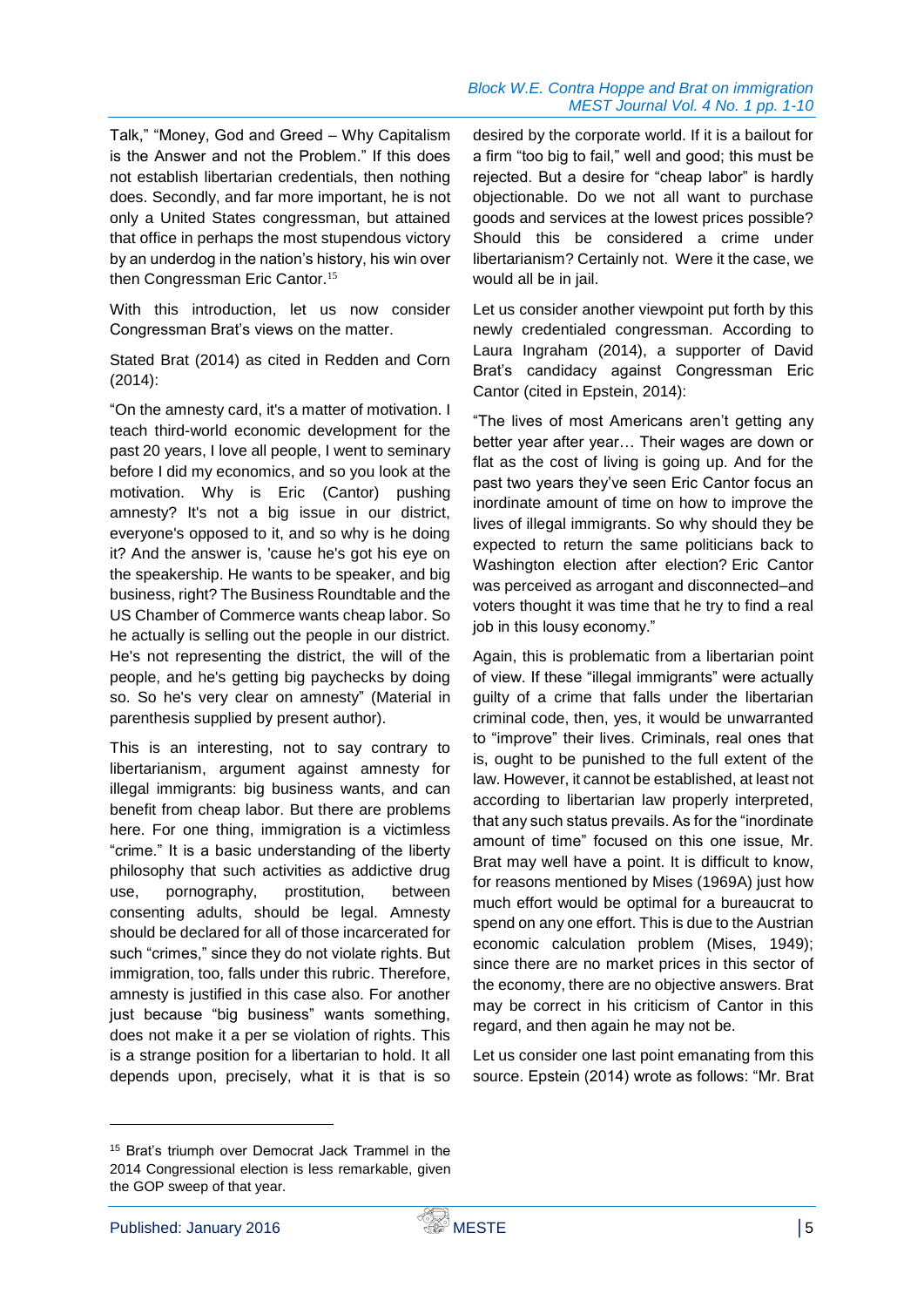campaigned as a stark opponent of comprehensive immigration reform. To Fox (News), he couched his opposition to immigration reform as part of a broader theme accusing Mr. Cantor as being too allied with corporate interests.

"'The issue is the Republican Party has been paying way too much attention to Wall Street and not enough attention to Main Street," Mr. Brat said.

"Of immigration reform, he said: 'It's the most symbolic issue that captures the difference between myself and Eric Cantor in this race but it also captures the fissures between Main Street and Wall Street.'"

Again, there are problems. At least for libertarians, the issue is not between Main and Wall Streets. There are businesses on both of these avenues that may be counted as crony capitalist, and also those that operate within the bounds of laissez faire capitalism.<sup>16</sup> It all depends upon whether or  $not<sup>17</sup>$  a firm relies on benefits, subsidies, protections, from government. If it does, no matter whether its location is on Wall or Main Street, it is operating illicitly.

Brat's attack on free immigration is to be sure far less sophisticated than that of Hoppe's, but it is no more correct.

# **WORKS CITED**

Barnett II, W. (1989). Subjective Cost Revisited, *Review of Austrian Economics*, *3*, 137-138

- Block, W. (1988). Comment on Leland Yeager on Subjectivism, *Review of Austrian Economics*, II, 199- 208; http://www.mises.org/journals/rae/pdf/r2\_12.pdf
- Block, W. (1990, summer). Earning Happiness Through Homesteading Unowned Land: a comment on 'Buying Misery with Federal Land' by Richard Stroup, *Journal of Social Political and Economic Studies*, *15*(2), 237-253.
- Block, W. E. (1998, summer). A Libertarian Case for Free Immigration, *Journal of Libertarian Studies*, *13*(2), 167-186; [http://www.mises.org/journals/jls/13\\_2/13\\_2\\_4.pdf](http://www.mises.org/journals/jls/13_2/13_2_4.pdf)
- Block, W. (2002, September). Homesteading City Streets; An Exercise in Managerial Theory, *Planning and Markets, 5*(1), 18-23. [http://www-pam.usc.edu/volume5/v5i1a2s1.html;](http://www-pam.usc.edu/volume5/v5i1a2s1.html) [http://www](http://www-pam.usc.edu/)[pam.usc.edu/](http://www-pam.usc.edu/)
- Block, W. E. (2004A). The State Was a Mistake. Book review of Hoppe, Han-Hermann, *Democracy, The God that Failed: The Economics and Politics of Monarchy, Democracy and Natural Order*, 2001May 25.<http://www.mises.org/fullstory.asp?control=1522>
- Block, W. E. (2004B). Libertarianism, Positive Obligations and Property Abandonment: Children's Rights, *International Journal of Social Economics*, *31*(3), 275-286; [http://www.emeraldinsight.com/Insight/viewContainer.do?containerType=Issue&containerId=](http://www.emeraldinsight.com/Insight/viewContainer.do?containerType=Issue&containerId=18709) [18709;](http://www.emeraldinsight.com/Insight/viewContainer.do?containerType=Issue&containerId=18709) [http://www.walterblock.com/wp-content/uploads/publications/block-children.pdf](http://141.164.133.3/exchweb/bin/redir.asp?URL=http://www.walterblock.com/wp-content/uploads/publications/block-children.pdf)
- Block, W. E. (2006, spring). Radical Libertarianism: Applying Libertarian Principles to Dealing with the Unjust Government, Part II, *Reason Papers, 28*, 85-109; [http://www.walterblock.com/wp](http://www.walterblock.com/wp-content/uploads/publications/block_radical-libertarianism-rp.pdf)[content/uploads/publications/block\\_radical-libertarianism-rp.pdf;](http://www.walterblock.com/wp-content/uploads/publications/block_radical-libertarianism-rp.pdf) [http://www.walterblock.com/publications/block\\_radical-libertarianism-rp.pdf](http://www.walterblock.com/publications/block_radical-libertarianism-rp.pdf)
- Block, W. E. (2011A). Hoppe, Kinsella and Rothbard II on Immigration: A Critique. *Journal of Libertarian Studies*; *22*, 593–623; [http://mises.org/journals/jls/22\\_1/22\\_1\\_29.pdf](http://mises.org/journals/jls/22_1/22_1_29.pdf)
- Block, W. E. (2011B). Rejoinder to Hoppe on Immigration, *Journal of Libertarian Studies,* 22, 771–792*.*  http://mises.org/journals/ils/22\_1/22\_1\_38.pdf

<sup>&</sup>lt;sup>16</sup> and of course there many that pursue both means of gathering profits. <sup>17</sup> and the degree to which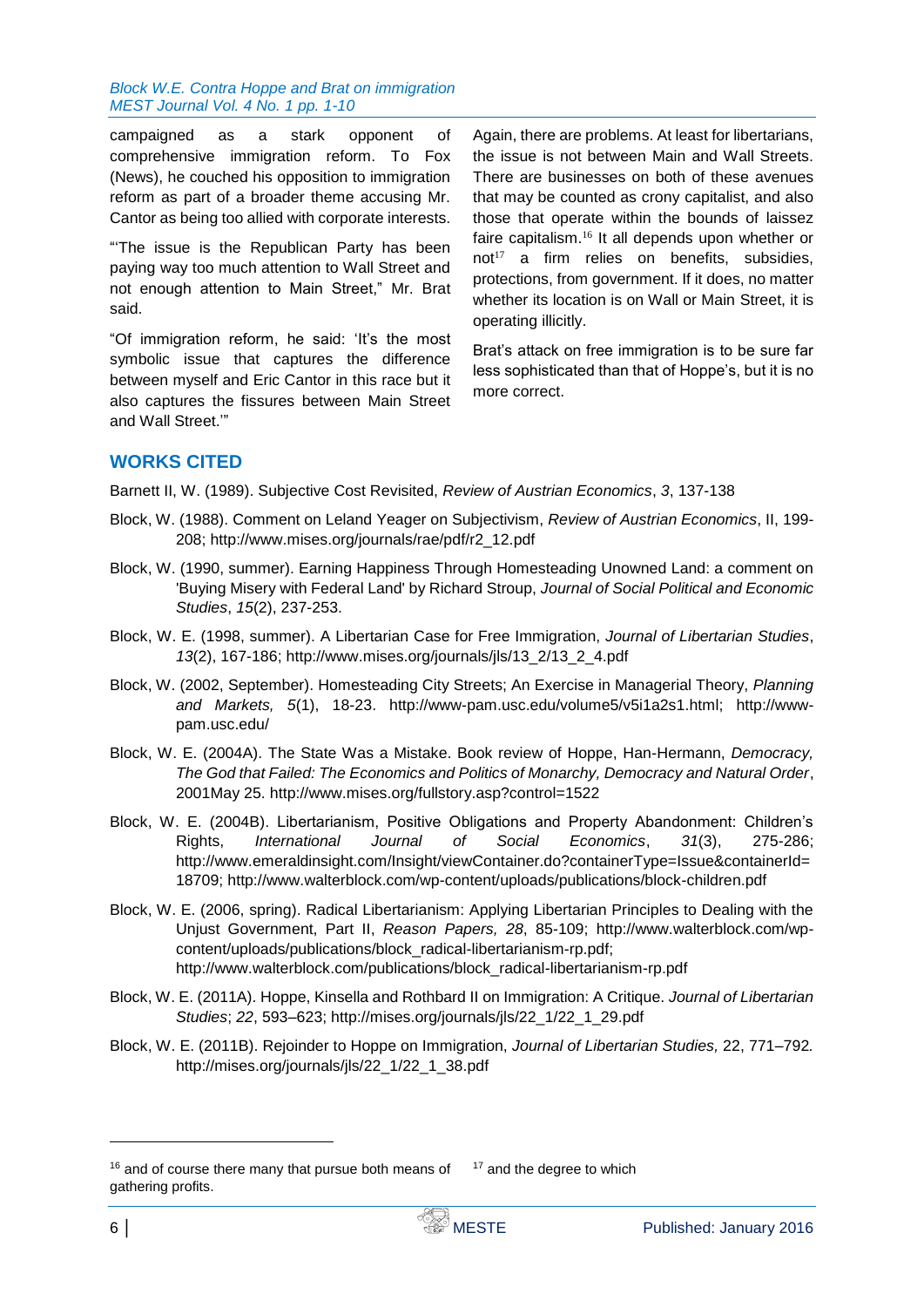- Block, W. E. (2013, March). Rejoinder to Todea on the 'Open' Contract of Immigration. *The Scientific Journal of Humanistic Studies*, *8*(5), 52-55.
- Block, W. E. Unpublished. Expiration of private property rights.
- Block, W. E., & Callahan, G. (2003). Is There a Right to Immigration? A Libertarian Perspective, *Human Rights Review*, *5*(1), 46-71; [http://www.walterblock.com/publications/block-callahan\\_right](http://www.walterblock.com/publications/block-callahan_right-immigrate-2003.pdf)[immigrate-2003.pdf;](http://www.walterblock.com/publications/block-callahan_right-immigrate-2003.pdf)
- Block, W. E., & Michael R. E. (2012, spring). Popsicle sticks and homesteading land for nature preserves. *Romanian Economic and Business Review*, *7*(1), 7-13; http://www.rebe.rau.ro/REBE%207%201.pdf
- Block, W. E., & Nelson, P. Unpublished. *Privatizing Oceans*
- Block, W., & Yeatts, G. (1999-2000). The Economics and Ethics of Land Reform: A Critique of the Pontifical Council for Justice and Peace's 'Toward a Better Distribution of Land: The Challenge of Agrarian Reform,' *Journal of Natural Resources and Environmental Law*, *15*(1), 37-69.
- Brat, D. A. (2011, April). God and Advanced Mammon Can Theological Types Handle Usury and Capitalism? *Interpretation*.
- Brat, D. A., & Katy Holland. (2010, October 06). An Analysis of the Moral Foundations in Ayn Rand in the proceedings of Southeast Informs, Myrtle Beach, SC.
- Buchanan, J. M. (1969). *Cost and Choice: An Inquiry into Economic Theory*, Chicago: Markham
- Buchanan, J. M. (1979). The General Implications of Subjectivism in Economics, in *What Should Economists Do?*, Indianapolis: Liberty Press
- Buchanan, J. M., & Thirlby, G. F. (1981). *L.S.E. Essays on Cost*, New York: New York University Press.
- Butos, W., & Koppl, R. (1997). The varieties of subjectivism: Keynes, Hayek on expectations. *History of Political Economy*, 29 (2), 327-59.
- Bylund, P. (2005). Man and Matter: A Philosophical Inquiry into the Justification of Ownership in Land from the Basis of Self-Ownership. Master thesis, Lund University, spring semester (June); [http://www.uppsatser.se/uppsats/a7eb17de8f/;](http://141.164.133.3/exchweb/bin/redir.asp?URL=http://www.uppsatser.se/uppsats/a7eb17de8f/) [http://perbylund.com/academics\\_polsci\\_msc.pdf;](http://perbylund.com/academics_polsci_msc.pdf) [http://www.essays.se/essay/a7eb17de8f/;](http://141.164.133.3/exchweb/bin/redir.asp?URL=http://www.essays.se/essay/a7eb17de8f/) http://www.lunduniversity.lu.se/o.o.i.s?id=24965&postid=1330482
- Bylund, P. (2012). Man and matter: how the former gains ownership of the latter. *Libertarian Papers*, *4*(1); http://libertarianpapers.org/articles/2012/lp-4-1-5.pdf
- Cordato, R. E. (1989, spring). Subjective Value, Time Passage, and the Economics of Harmful Effects, *Hamline Law Review*, *12*(2), 229-244.
- DiLorenzo, T. J. (1990). The Subjectivist Roots of James Buchanan's Economics, *The Review of Austrian Economics*, *4*, 180-195.
- Domhoff, G. W. (1967). *Who Rules America*? Englewood Cliffs NJ: Prentice-Hall.
- Domhoff, G. W. (1971). *The Higher Circles: The Governing Class in America*. New York: Vintage Books
- Domhoff, G. W. (1998). Who Rules America? Power and Politics in the Year 2000, Third Edition, Santa Cruz: University of California
- Donaldson, M., & Poynting, S. (2007). *Ruling Class Men: Money, Sex, Power*. *Peter Lang (Ed)*. [http://books.google.com/books/about/Ruling\\_Class\\_Men.html?id=V-KjZ8p3N2oC](http://books.google.com/books/about/Ruling_Class_Men.html?id=V-KjZ8p3N2oC)
- Epstein, R. J. (2014, Jun 10). Who Is David Brat? Meet the Economics Professor Who Defeated Eric Cantor. *Wall Street Journal*. [http://blogs.wsj.com/washwire/2014/06/10/who-is-david-brat](http://blogs.wsj.com/washwire/2014/06/10/who-is-david-brat-meet-the-economics-professor-who-defeated-eric-cantor/)[meet-the-economics-professor-who-defeated-eric-cantor/](http://blogs.wsj.com/washwire/2014/06/10/who-is-david-brat-meet-the-economics-professor-who-defeated-eric-cantor/)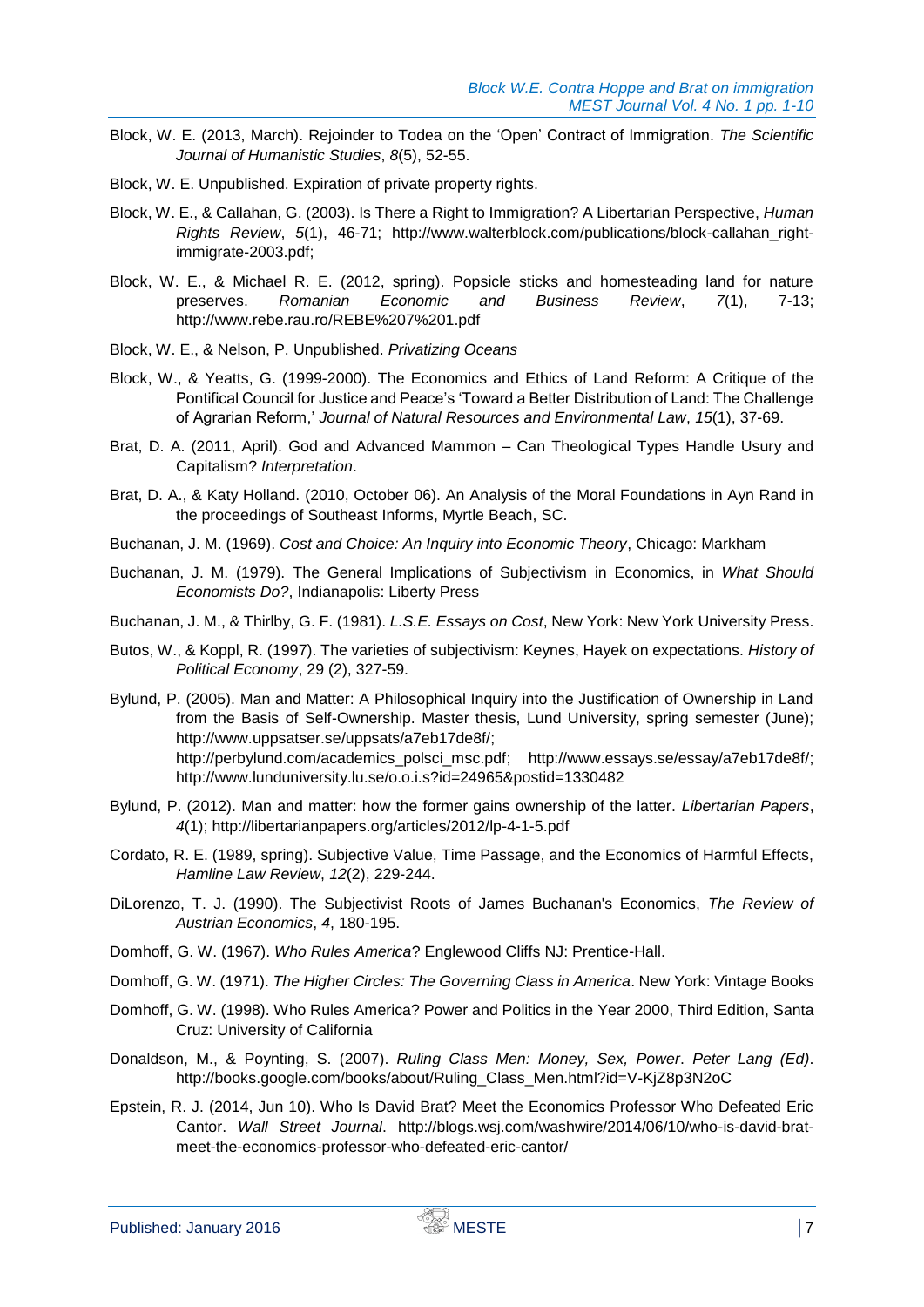- Gregory, A., & Block, W. E. (2007 fall). On Immigration: Reply to Hoppe. *Journal of Libertarian Studies*, *21*(3), 25-42; [http://www.academia.edu/1360109/On\\_Immigration\\_Reply\\_to\\_Hoppe;](http://www.academia.edu/1360109/On_Immigration_Reply_to_Hoppe) http://mises.org/journals/jls/21\_3/21\_3\_2.pdf;
- Hayek, F. A. (1979). *The Counter-Revolution of Science*, 2nd ed. Indianapolis, IN: Liberty Press
- Hayek, F. A. (1990 [spring 1949]). The Intellectuals and Socialism, Fairfax, VA: Institute for Humane Studies; reprinted from the University of Chicago Law Review, 16(3); http://mises.org/document/1019
- Hoppe, H.-H. (1989, winter). Fallacies of the Public Goods Theory and the Production of Security, *The Journal of Libertarian Studies*, *IX*(1), 27-46.
- Hoppe, H.-H. (1990, fall). Marxist and Austrian Class Analysis, *The Journal of Libertarian Studies*, *9*(2), 79-94; http://mises.org/journals/jls/9\_2/9\_2\_5.pdf; http://209.85.165.104/search?q=cache:K12nTci91bQJ:www.mises.org/journals/jls/9\_2/9\_2\_5 .pdf+%22Marxist+and+Austrian+Class+Analysis,%22&hl=en&ct=clnk&cd=1&gl=us
- Hoppe, H.-H. (1993). *The Economics and Ethics of Private Property. Studies in Political Economy and Philosophy*, Boston: Kluwer Academic Publishers.
- Hoppe, H.-H. (1995, July). Free Immigration or Forced Integration? *Chronicles*, 25-27.
- Hoppe, H.-H. (1998 summer). The Case for Free Trade and Restricted Immigration. *The Journal of Libertarian Studies, 13*(2), 221-233.
- Hoppe, H.-H. (1999). On Free Immigration and Forced Integration. LewRockwell.com. http://www.lewrockwell.com/orig/hermann-hoppe1.html.
- Hoppe, H.-H. (2001). *Democracy—The God That Failed: The Economics and Politics of Monarchy, Democracy, and Natural Order*, Rutgers University, N.J.: Transaction Publishers.
- Hoppe, H.-H. (2002 winter). Natural Order, the State, and the Immigration Problem. *Journal of Libertarian Studies, 16*(1), 75-97. http://www.mises.org/journals/jls/16\_1/16\_1\_5.pdf
- Hoppe, H.-H., *(Ed)*. (2003). National Defense and the Theory of Externalities, Public Goods and Clubs. *The Myth of National Defense: Essays on the Theory and History of Security Production*, Hoppe, Hans-Hermann, *(Ed)*, Auburn, Ala.: Mises Institute.
- Hoppe, H.-H. (2011). Of Private, Common, and Public Property and the Rationale for Total Privatization, *Libertarian Papers, 3*(1), 1-13. [http://libertarianpapers.org/2011/1-hoppe-private-common](http://libertarianpapers.org/2011/1-hoppe-private-common-and-public-property/)[and-public-property/](http://libertarianpapers.org/2011/1-hoppe-private-common-and-public-property/)
- Hoppe, H.-H. (2014, Sept. 30). *A realistic libertarianism*. [http://www.lewrockwell.com/2014/09/hans](http://www.lewrockwell.com/2014/09/hans-hermann-hoppe/smack-down/)[hermann-hoppe/smack-down/](http://www.lewrockwell.com/2014/09/hans-hermann-hoppe/smack-down/)
- Hughes, J. R.T. (1977). *The Governmental Habit: Economic Controls from Colonial Times to the Present*. New York: Basic Books,
- Kinsella, S. N. (1992, fall). Estoppel: A New Justification for Individual Rights, *Reason Papers,* 17, p. 61
- Kinsella, S. N. (1996, spring). Punishment and Proportionality: the Estoppel Approach, *The Journal of Libertarian Studies*, *12*(1), 51-74; http://www.mises.org/journals/jls/12\_1/12\_1\_3.pdf
- Kinsella, S. N. (2003, spring). A libertarian theory of contract: title transfer, binding promises, and inalienability *Journal of Libertarian Studies, 17*(2), 11–37. [http://mises.org/journals/jls/17\\_2/17\\_2\\_2.pdf;](http://mises.org/journals/jls/17_2/17_2_2.pdf) [http://www.mises.org/journals/jls/17\\_2/17\\_2\\_2.pdf](http://www.mises.org/journals/jls/17_2/17_2_2.pdf)
- Kinsella, S. N. (2006, Sept. 07). *How we come to own ourselves*; <http://www.mises.org/story/2291>
- Kinsella, S. N. (2009A, Aug. 02). *A Critique of Mutualist Occupancy*. [http://www.stephankinsella.com/2009/08/a-critique-of-mutualist-occupancy/;](http://www.stephankinsella.com/2009/08/a-critique-of-mutualist-occupancy/) [http://blog.mises.org/10386/a-critique-of-mutualist-occupancy/](http://141.164.133.3/exchweb/bin/redir.asp?URL=http://blog.mises.org/10386/a-critique-of-mutualist-occupancy/)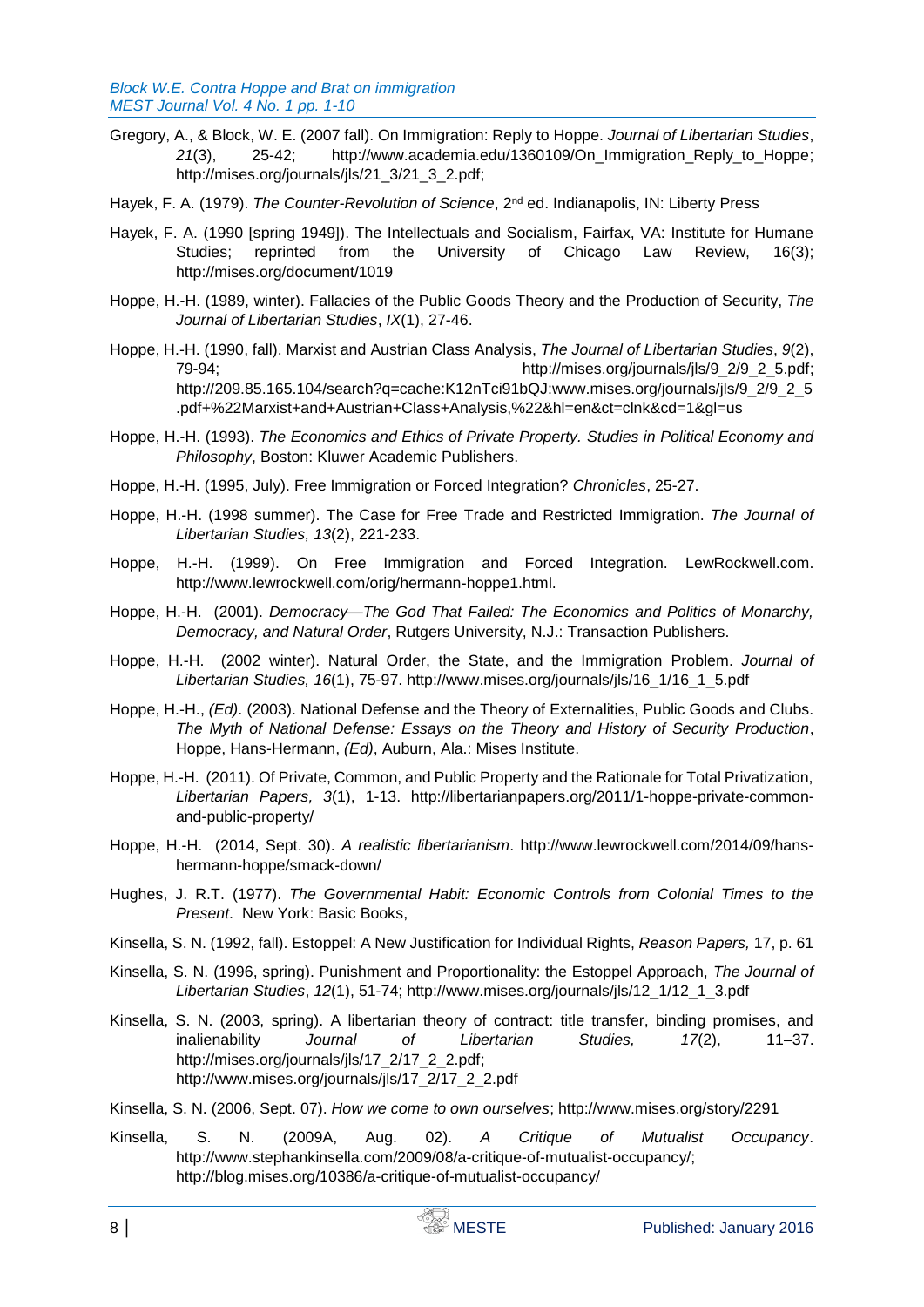- Kinsella, S. N. (2009B, Aug 22). *Left-Libertarians on Rothbardian Abandonment*. <http://www.stephankinsella.com/2009/08/left-libertarians-on-rothbardian-abandonment/>
- Kinsella, S. N. (2009C, May 22). *Homesteading, Abandonment, and Unowned Land in the Civil Law*. [http://blog.mises.org/10004/homesteading-abandonment-and-unowned-land-in-the-civil-law/](http://141.164.133.3/exchweb/bin/redir.asp?URL=http://blog.mises.org/10004/homesteading-abandonment-and-unowned-land-in-the-civil-law/)
- Kinsella, S. N. (2011 Oct 04). *The relation between the non-aggression principle and property rights: a response to Division by Zer0*. [http://blog.mises.org/18608/the-relation-between-the-non](http://141.164.133.3/exchweb/bin/redir.asp?URL=http://blog.mises.org/18608/the-relation-between-the-non-aggression-principle-and-property-rights-a-response-to-division-by-zer0/)[aggression-principle-and-property-rights-a-response-to-division-by-zer0/](http://141.164.133.3/exchweb/bin/redir.asp?URL=http://blog.mises.org/18608/the-relation-between-the-non-aggression-principle-and-property-rights-a-response-to-division-by-zer0/)
- Kirzner, I. *(Ed)*. (1986). *Subjectivism, Intelligibility and Economic Understanding*, New York: New York University Press
- Kolko, G. (1963). *Triumph of Conservatism*, Chicago: Quadrangle Books
- Locke, J. (1948). *An Essay Concerning the True Origin, Extent and End of Civil Government*, in E. Barker, ed., *Social Contract*, New York: Oxford University Press. 17-19.
- Mises, L. v. (1998 [1949]). *Human Action,* Scholars' Edition. Auburn: Mises Institute. <http://www.mises.org/humanaction.asp>
- Mises, L. v. (1969A). *Bureaucracy*, New Rochelle, N.Y.: Arlington House; <http://www.mises.org/Literature/search/?q=Bureaucracy>
- Mises, L. v. (1969B). *Theory and History: An Interpretation of Social and Economic Evolution*. New Rochelle, NY: Arlington House.
- Mises, L. v. (1978). *The Clash of Group Interests and Other Essays.* New York: Center for Libertarian Studies.<http://www.mises.org/etexts/mises/clash/clash.asp>
- Oppenheimer, F. (1975 [1914]). *The State.* New York: Free Life Editions
- Raico, R. (1977, summer). Classical Liberal exploitation theory: a comment on Professor Liggio's paper, *The Journal of Libertarian Studies*, *1*(3), 179-184. [http://mises.org/daily/4567/;](http://mises.org/daily/4567/) http://mises.org/document/1641/Classical-Liberal-Exploitation-Theory-A-Comment-on-Professor-Liggios-Paper
- Redden, M., & Corn, D. (2014, June 11). David Brat, the Libertarian Who Beat Eric Cantor, Doesn't Believe in the 'Common' Good. [http://www.motherjones.com/politics/2014/06/david-brat-eric](http://www.motherjones.com/politics/2014/06/david-brat-eric-cantor-common-good-climate-change)[cantor-common-good-climate-change](http://www.motherjones.com/politics/2014/06/david-brat-eric-cantor-common-good-climate-change)
- Rockwell, Jr. L. H. (2001, Dec. 31). Liberty and the Common Good. <http://www.mises.org/article.aspx?Id=860>
- Rothbard, M. N. (1973). *For a New Liberty*, Macmillan, New York; http://mises.org/rothbard/newlibertywhole.asp
- Rothbard, M. N. (1993 [1962]). *Man, Economy, and State*.. Auburn, AL: Ludwig von Mises Institute; [http://www.mises.org/rothbard/mespm.pdf;](http://www.mises.org/rothbard/mespm.pdf)<http://www.mises.org/rothbard/mes/chap15d.asp>
- Rothbard, M. N. (1979). Comment: The Myth of Efficiency, in Mario J. Rizzo (ed.), *Time, Uncertainty, and Disequilibrium*, Lexington, MA: Lexington Books. pp. 91-96.
- Rothbard, M. N. (1997). Toward a Reconstruction of Utility and Welfare Economics, in *The Logic of Action: Method, Money and the Austrian School.* Cheltenham, UK: Edward Elgar. 211-254
- Rothbard, M. N. (1998). *The Ethics of Liberty*, New York: New York University Press. <http://www.mises.org/rothbard/ethics/ethics.asp>
- Rozeff, M. S. (2005, Sept. 01). Original Appropriation and Its Critics. http://www.lewrockwell.com/rozeff/rozeff18.html
- Stringham, E. (2008). Economic Value and Cost Are Subjective in *The Handbook of Austrian Economics,* Peter Boettke *(Ed)*, Cheltenham, UK: Edward Elgar Publishing; [http://mises.org/journals/scholar/stringham4.pdf](http://141.164.133.3/exchweb/bin/redir.asp?URL=http://mises.org/journals/scholar/stringham4.pdf)